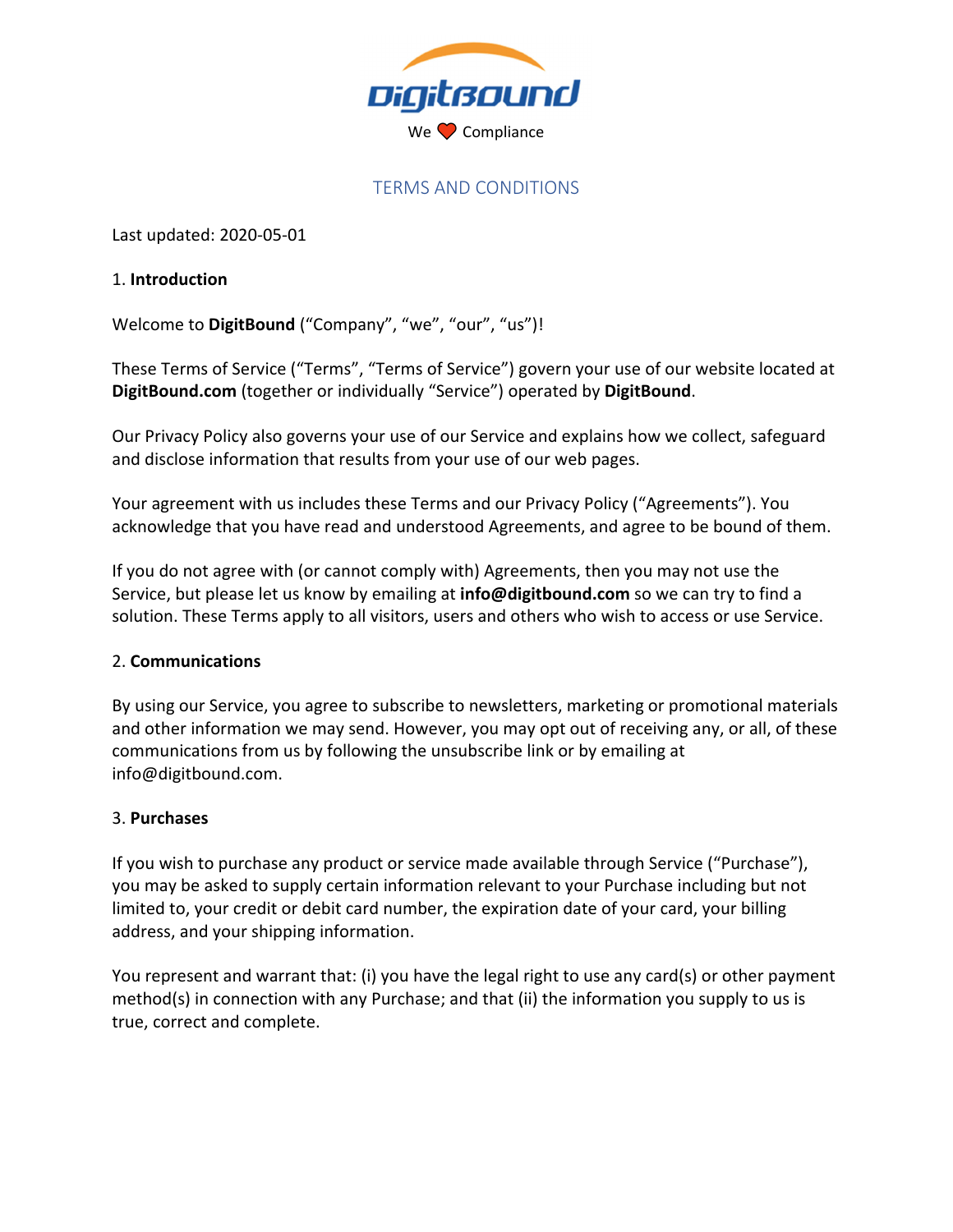We may employ the use of third party services for the purpose of facilitating payment and the completion of Purchases. By submitting your information, you grant us the right to provide the information to these third parties subject to our Privacy Policy.

We reserve the right to refuse or cancel your order at any time for reasons including but not limited to: product or service availability, errors in the description or price of the product or service, error in your order or other reasons.

We reserve the right to refuse or cancel your order if fraud or an unauthorized or illegal transaction is suspected.

# 4. **Contests, Sweepstakes and Promotions**

Any contests, sweepstakes or other promotions (collectively, "Promotions") made available through Service may be governed by rules that are separate from these Terms of Service. If you participate in any Promotions, please review the applicable rules as well as our Privacy Policy. If the rules for a Promotion conflict with these Terms of Service, Promotion rules will apply.

# 5. **Subscriptions**

Some parts of Service are billed on a subscription basis ("Subscription(s)"). You will be billed in advance on a recurring and periodic basis ("Billing Cycle"). Billing cycles will be set depending on the type of subscription plan you select when purchasing a Subscription.

At the end of each Billing Cycle, your Subscription will automatically renew under the exact same conditions unless you cancel it or DigitBound cancels it. You may cancel your Subscription renewal either through your online account management page or by contacting info@digitbound.com customer support team.

A valid payment method is required to process the payment for your subscription. You shall provide DigitBound with accurate and complete billing information that may include but not limited to full name, address, state, postal or zip code, telephone number, and a valid payment method information. By submitting such payment information, you automatically authorize DigitBound to charge all Subscription fees incurred through your account to any such payment instruments.

Should automatic billing fail to occur for any reason, DigitBound reserves the right to terminate your access to the Service with immediate effect.

## 6. **Free Trial**

DigitBound may, at its sole discretion, offer a Subscription with a free trial for a limited period of time ("Free Trial").

You may be required to enter your billing information in order to sign up for Free Trial.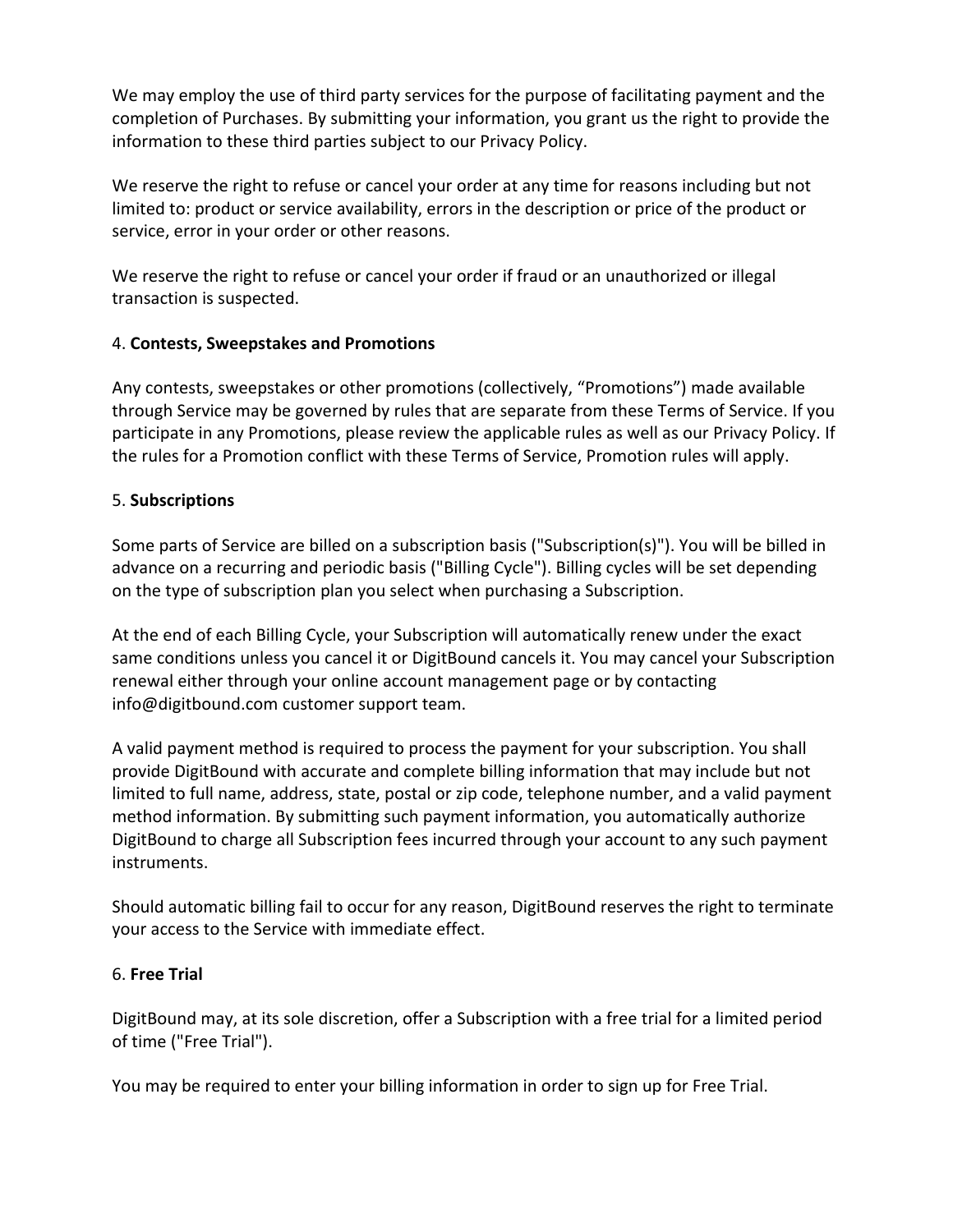If you do enter your billing information when signing up for Free Trial, you will not be charged by DigitBound until Free Trial has expired. On the last day of Free Trial period, unless you cancelled your Subscription, you will be automatically charged the applicable Subscription fees for the type of Subscription you have selected.

At any time and without notice, DigitBound reserves the right to (i) modify Terms of Service of Free Trial offer, or (ii) cancel such Free Trial offer.

#### 7. **Fee Changes**

DigitBound, in its sole discretion and at any time, may modify Subscription fees for the Subscriptions. Any Subscription fee change will become effective at the end of the then‐current Billing Cycle.

DigitBound will provide you with a reasonable prior notice of any change in Subscription fees to give you an opportunity to terminate your Subscription before such change becomes effective.

Your continued use of Service after Subscription fee change comes into effect constitutes your agreement to pay the modified Subscription fee amount.

#### 8. **Refunds**

We issue refunds for Contracts within **7 days** of the original purchase of the Contract.

#### 9. **Content**

Content found on or through this Service are the property of DigitBound or used with permission. You may not distribute, modify, transmit, reuse, download, repost, copy, or use said Content, whether in whole or in part, for commercial purposes or for personal gain, without express advance written permission from us.

#### 10. **Prohibited Uses**

You may use Service only for lawful purposes and in accordance with Terms. You agree not to use Service:

0.1. In any way that violates any applicable national or international law or regulation.

0.2. For the purpose of exploiting, harming, or attempting to exploit or harm minors in any way by exposing them to inappropriate content or otherwise.

0.3. To transmit, or procure the sending of, any advertising or promotional material, including any "junk mail", "chain letter," "spam," or any other similar solicitation.

0.4. To impersonate or attempt to impersonate Company, a Company employee, another user, or any other person or entity.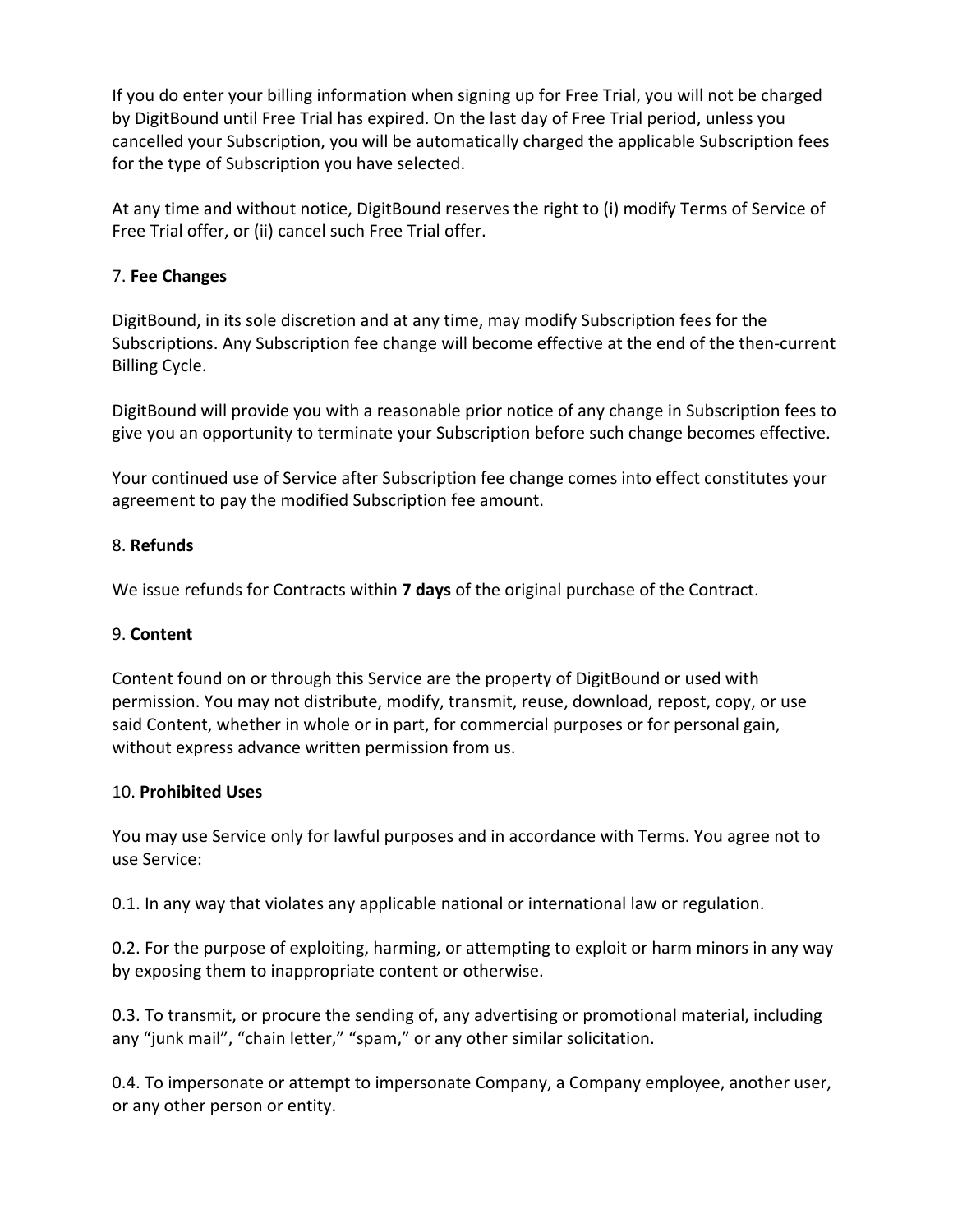0.5. In any way that infringes upon the rights of others, or in any way is illegal, threatening, fraudulent, or harmful, or in connection with any unlawful, illegal, fraudulent, or harmful purpose or activity.

0.6. To engage in any other conduct that restricts or inhibits anyone's use or enjoyment of Service, or which, as determined by us, may harm or offend Company or users of Service or expose them to liability.

Additionally, you agree not to:

0.1. Use Service in any manner that could disable, overburden, damage, or impair Service or interfere with any other party's use of Service, including their ability to engage in real time activities through Service.

0.2. Use any robot, spider, or other automatic device, process, or means to access Service for any purpose, including monitoring or copying any of the material on Service.

0.3. Use any manual process to monitor or copy any of the material on Service or for any other unauthorized purpose without our prior written consent.

0.4. Use any device, software, or routine that interferes with the proper working of Service.

0.5. Introduce any viruses, trojan horses, worms, logic bombs, or other material which is malicious or technologically harmful.

0.6. Attempt to gain unauthorized access to, interfere with, damage, or disrupt any parts of Service, the server on which Service is stored, or any server, computer, or database connected to Service.

0.7. Attack Service via a denial‐of‐service attack or a distributed denial‐of‐service attack.

0.8. Take any action that may damage or falsify Company rating.

0.9. Otherwise attempt to interfere with the proper working of Service.

## 11. **Analytics**

We may use third‐party Service Providers to monitor and analyze the use of our Service.

## 12. **No Use By Minors**

Service is intended only for access and use by individuals at least eighteen (18) years old. By accessing or using Service, you warrant and represent that you are at least eighteen (18) years of age and with the full authority, right, and capacity to enter into this agreement and abide by all of the terms and conditions of Terms. If you are not at least eighteen (18) years old, you are prohibited from both the access and usage of Service.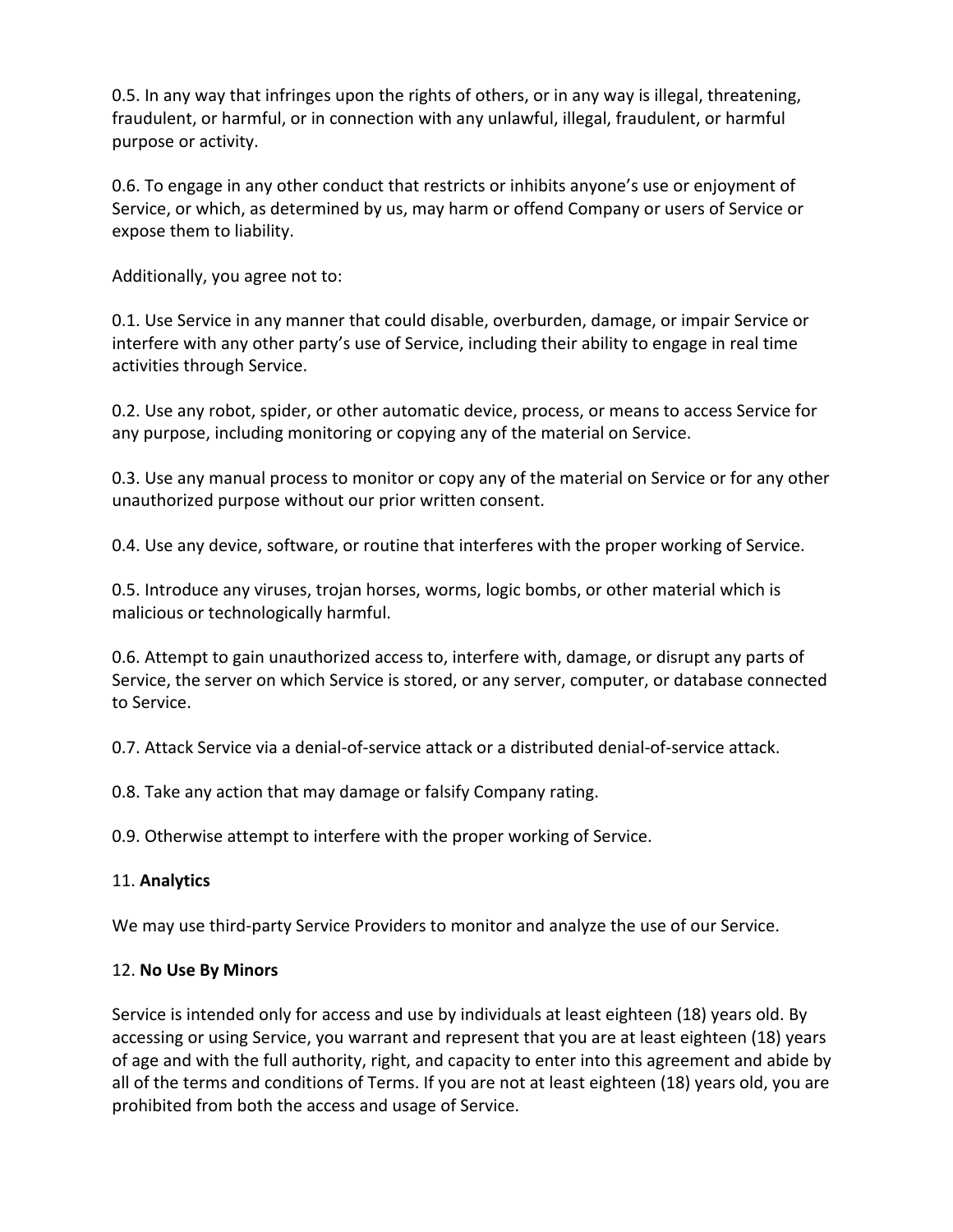#### 13. **Accounts**

When you create an account with us, you guarantee that you are above the age of 18, and that the information you provide us is accurate, complete, and current at all times. Inaccurate, incomplete, or obsolete information may result in the immediate termination of your account on Service.

You are responsible for maintaining the confidentiality of your account and password, including but not limited to the restriction of access to your computer and/or account. You agree to accept responsibility for any and all activities or actions that occur under your account and/or password, whether your password is with our Service or a third‐party service. You must notify us immediately upon becoming aware of any breach of security or unauthorized use of your account.

You may not use as a username the name of another person or entity or that is not lawfully available for use, a name or trademark that is subject to any rights of another person or entity other than you, without appropriate authorization. You may not use as a username any name that is offensive, vulgar or obscene.

We reserve the right to refuse service, terminate accounts, remove or edit content, or cancel orders in our sole discretion.

#### 14. **Intellectual Property**

Service and its original content (excluding Content provided by users), features and functionality are and will remain the exclusive property of DigitBound and its licensors. Service is protected by copyright, trademark, and other laws of and foreign countries. Our trademarks may not be used in connection with any product or service without the prior written consent of DigitBound.

## 15. **Copyright Policy**

We respect the intellectual property rights of others. It is our policy to respond to any claim that Content posted on Service infringes on the copyright or other intellectual property rights ("Infringement") of any person or entity.

If you are a copyright owner, or authorized on behalf of one, and you believe that the copyrighted work has been copied in a way that constitutes copyright infringement, please submit your claim via email to info@digitbound.com, with the subject line: "Copyright Infringement" and include in your claim a detailed description of the alleged Infringement as detailed below, under "DMCA Notice and Procedure for Copyright Infringement Claims"

You may be held accountable for damages (including costs and attorneys' fees) for misrepresentation or bad‐faith claims on the infringement of any Content found on and/or through Service on your copyright.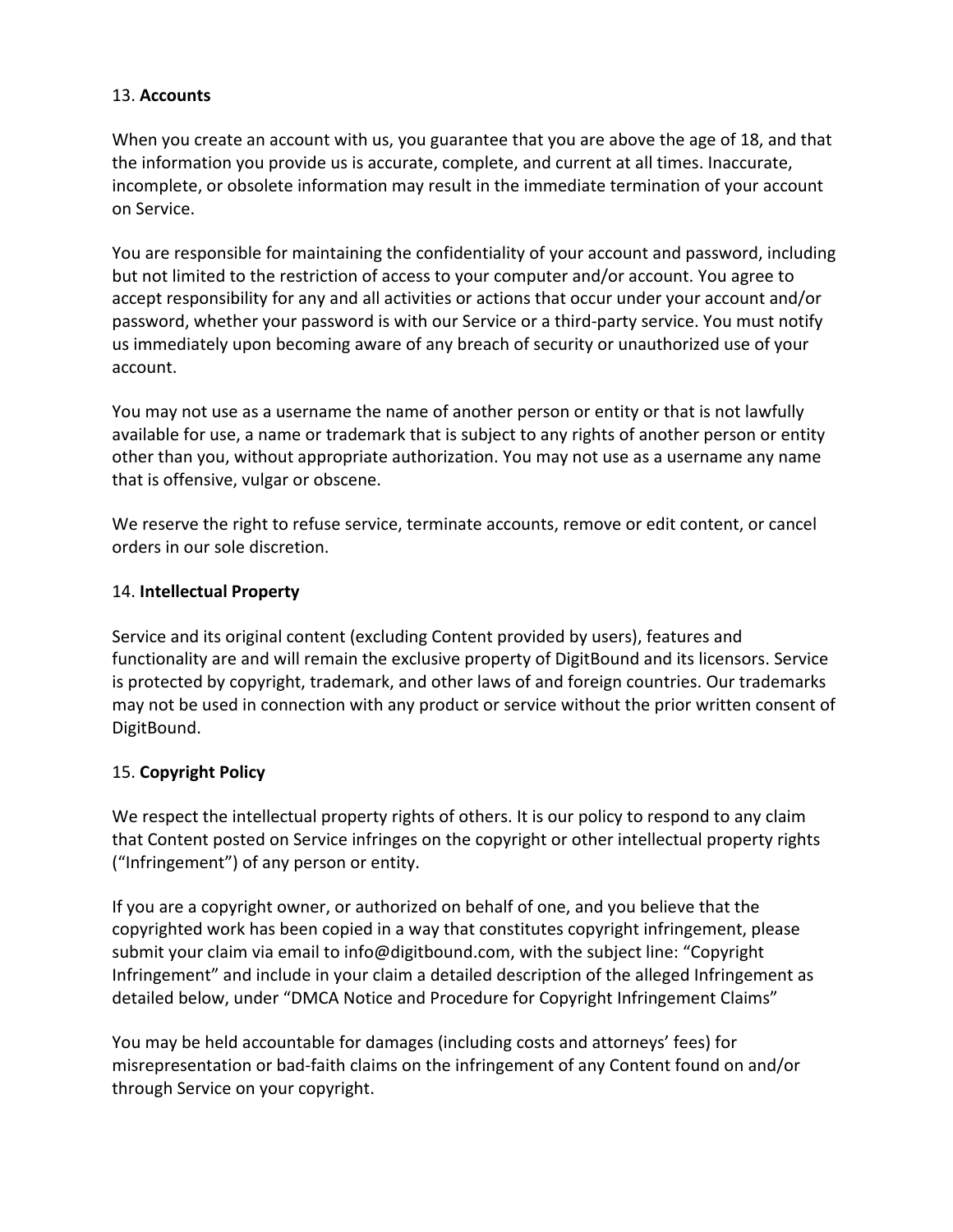# 16. **DMCA Notice and Procedure for Copyright Infringement Claims**

You may submit a notification pursuant to the Digital Millennium Copyright Act (DMCA) by providing our Copyright Agent with the following information in writing (see 17 U.S.C 512(c)(3) for further detail):

0.1. an electronic or physical signature of the person authorized to act on behalf of the owner of the copyright's interest;

0.2. a description of the copyrighted work that you claim has been infringed, including the URL (i.e., web page address) of the location where the copyrighted work exists or a copy of the copyrighted work;

0.3. identification of the URL or other specific location on Service where the material that you claim is infringing is located;

0.4. your address, telephone number, and email address;

0.5. a statement by you that you have a good faith belief that the disputed use is not authorized by the copyright owner, its agent, or the law;

0.6. a statement by you, made under penalty of perjury, that the above information in your notice is accurate and that you are the copyright owner or authorized to act on the copyright owner's behalf.

You can contact our Copyright Agent via email at info@digitbound.com.

## 17. **Error Reporting and Feedback**

You may provide us either directly at info@digitbound.com or via third party sites and tools with information and feedback concerning errors, suggestions for improvements, ideas, problems, complaints, and other matters related to our Service ("Feedback"). You acknowledge and agree that: (i) you shall not retain, acquire or assert any intellectual property right or other right, title or interest in or to the Feedback; (ii) Company may have development ideas similar to the Feedback; (iii) Feedback does not contain confidential information or proprietary information from you or any third party; and (iv) Company is not under any obligation of confidentiality with respect to the Feedback. In the event the transfer of the ownership to the Feedback is not possible due to applicable mandatory laws, you grant Company and its affiliates an exclusive, transferable, irrevocable, free‐of‐charge, sub‐licensable, unlimited and perpetual right to use (including copy, modify, create derivative works, publish, distribute and commercialize) Feedback in any manner and for any purpose.

## 18. **Links To Other Web Sites**

Our Service may contain links to third party web sites or services that are not owned or controlled by DigitBound.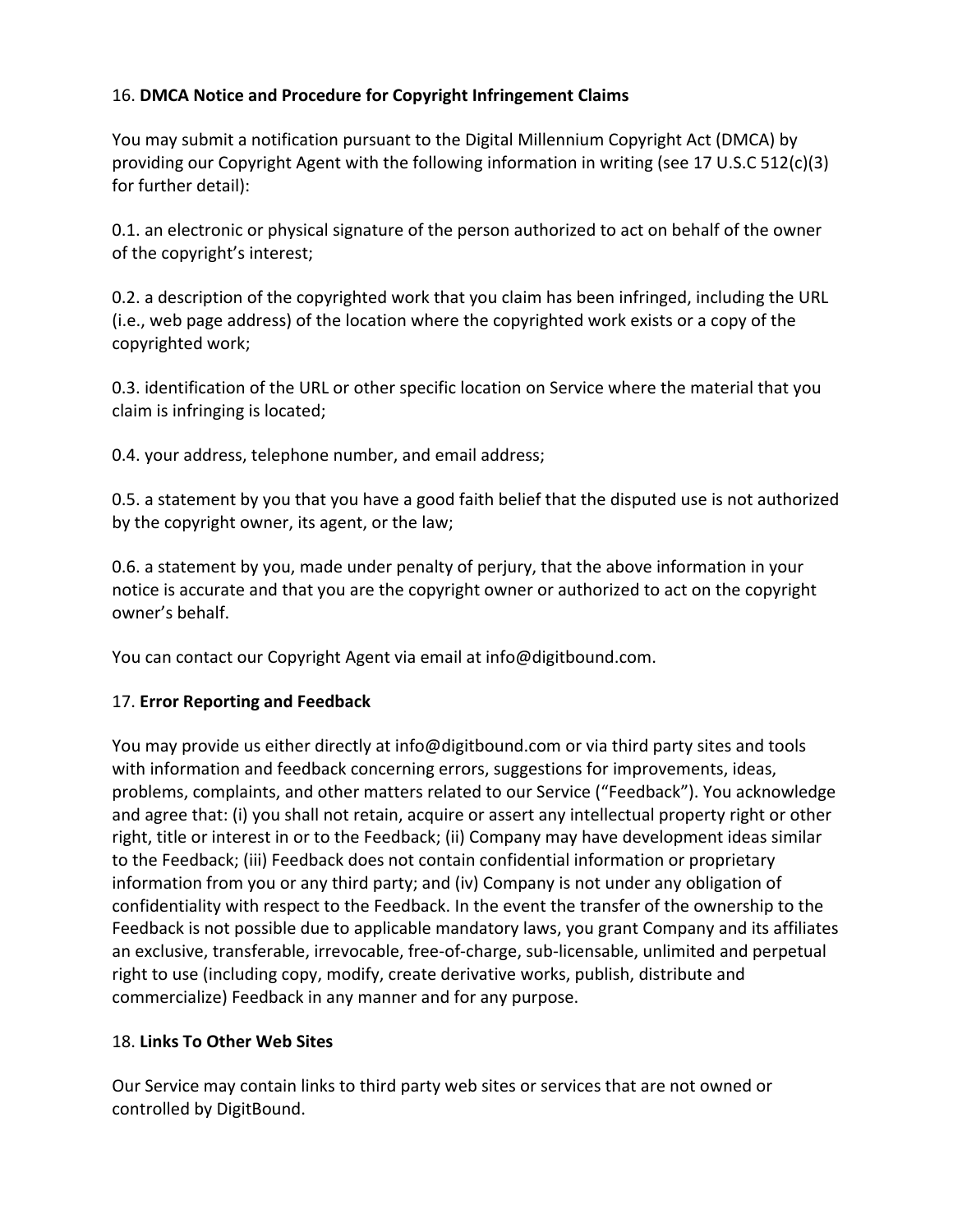DigitBound has no control over, and assumes no responsibility for the content, privacy policies, or practices of any third party web sites or services. We do not warrant the offerings of any of these entities/individuals or their websites.

YOU ACKNOWLEDGE AND AGREE THAT COMPANY SHALL NOT BE RESPONSIBLE OR LIABLE, DIRECTLY OR INDIRECTLY, FOR ANY DAMAGE OR LOSS CAUSED OR ALLEGED TO BE CAUSED BY OR IN CONNECTION WITH USE OF OR RELIANCE ON ANY SUCH CONTENT, GOODS OR SERVICES AVAILABLE ON OR THROUGH ANY SUCH THIRD PARTY WEB SITES OR SERVICES.

WE STRONGLY ADVISE YOU TO READ THE TERMS OF SERVICE AND PRIVACY POLICIES OF ANY THIRD PARTY WEB SITES OR SERVICES THAT YOU VISIT.

## 19. **Disclaimer Of Warranty**

THESE SERVICES ARE PROVIDED BY COMPANY ON AN "AS IS" AND "AS AVAILABLE" BASIS. COMPANY MAKES NO REPRESENTATIONS OR WARRANTIES OF ANY KIND, EXPRESS OR IMPLIED, AS TO THE OPERATION OF THEIR SERVICES, OR THE INFORMATION, CONTENT OR MATERIALS INCLUDED THEREIN. YOU EXPRESSLY AGREE THAT YOUR USE OF THESE SERVICES, THEIR CONTENT, AND ANY SERVICES OR ITEMS OBTAINED FROM US IS AT YOUR SOLE RISK.

NEITHER COMPANY NOR ANY PERSON ASSOCIATED WITH COMPANY MAKES ANY WARRANTY OR REPRESENTATION WITH RESPECT TO THE COMPLETENESS, SECURITY, RELIABILITY, QUALITY, ACCURACY, OR AVAILABILITY OF THE SERVICES. WITHOUT LIMITING THE FOREGOING, NEITHER COMPANY NOR ANYONE ASSOCIATED WITH COMPANY REPRESENTS OR WARRANTS THAT THE SERVICES, THEIR CONTENT, OR ANY SERVICES OR ITEMS OBTAINED THROUGH THE SERVICES WILL BE ACCURATE, RELIABLE, ERROR‐FREE, OR UNINTERRUPTED, THAT DEFECTS WILL BE CORRECTED, THAT THE SERVICES OR THE SERVER THAT MAKES IT AVAILABLE ARE FREE OF VIRUSES OR OTHER HARMFUL COMPONENTS OR THAT THE SERVICES OR ANY SERVICES OR ITEMS OBTAINED THROUGH THE SERVICES WILL OTHERWISE MEET YOUR NEEDS OR EXPECTATIONS.

COMPANY HEREBY DISCLAIMS ALL WARRANTIES OF ANY KIND, WHETHER EXPRESS OR IMPLIED, STATUTORY, OR OTHERWISE, INCLUDING BUT NOT LIMITED TO ANY WARRANTIES OF MERCHANTABILITY, NON‐INFRINGEMENT, AND FITNESS FOR PARTICULAR PURPOSE.

THE FOREGOING DOES NOT AFFECT ANY WARRANTIES WHICH CANNOT BE EXCLUDED OR LIMITED UNDER APPLICABLE LAW.

## 20. **Limitation Of Liability**

EXCEPT AS PROHIBITED BY LAW, YOU WILL HOLD US AND OUR OFFICERS, DIRECTORS, EMPLOYEES, AND AGENTS HARMLESS FOR ANY INDIRECT, PUNITIVE, SPECIAL, INCIDENTAL, OR CONSEQUENTIAL DAMAGE, HOWEVER IT ARISES (INCLUDING ATTORNEYS' FEES AND ALL RELATED COSTS AND EXPENSES OF LITIGATION AND ARBITRATION, OR AT TRIAL OR ON APPEAL, IF ANY, WHETHER OR NOT LITIGATION OR ARBITRATION IS INSTITUTED), WHETHER IN AN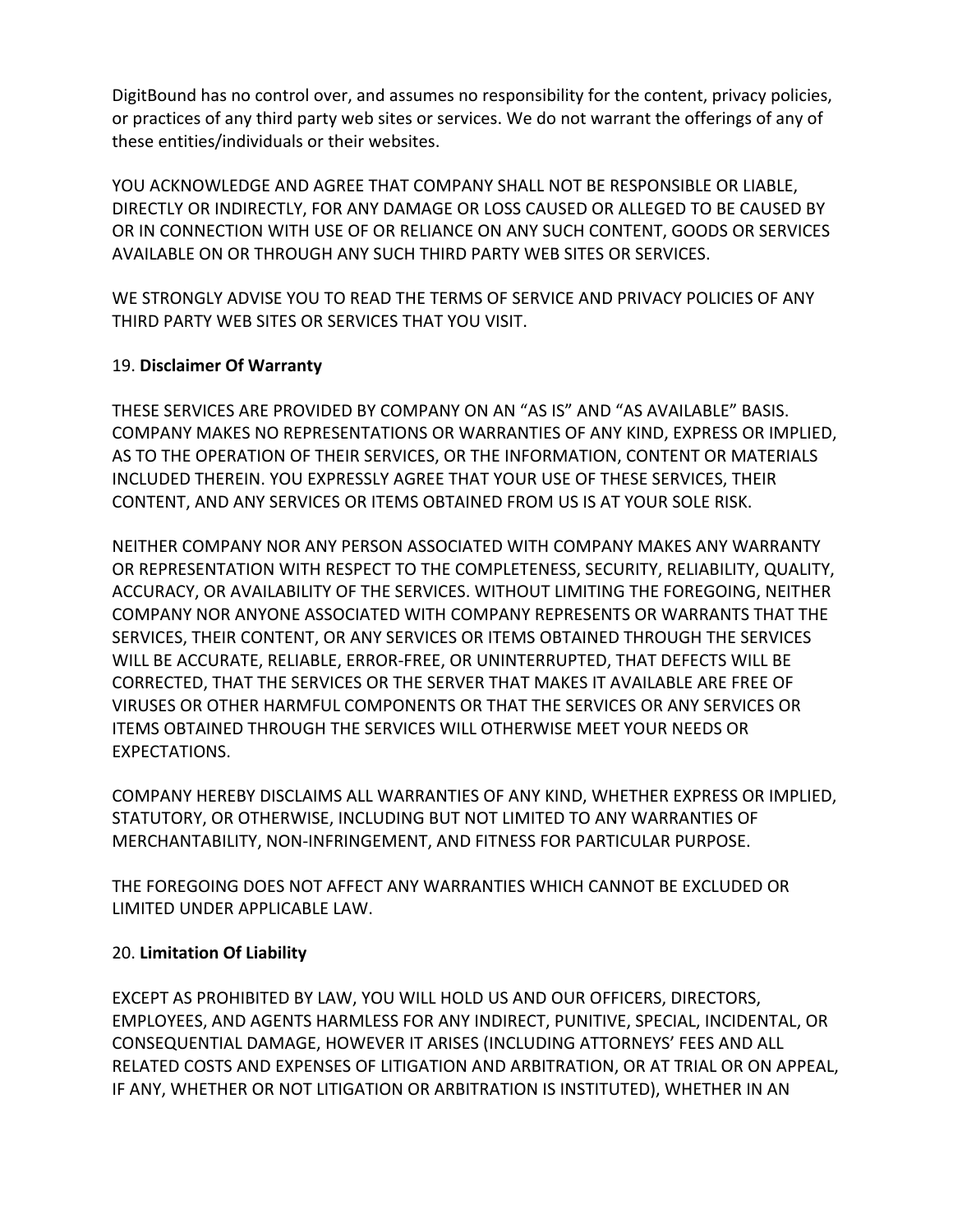ACTION OF CONTRACT, NEGLIGENCE, OR OTHER TORTIOUS ACTION, OR ARISING OUT OF OR IN CONNECTION WITH THIS AGREEMENT, INCLUDING WITHOUT LIMITATION ANY CLAIM FOR PERSONAL INJURY OR PROPERTY DAMAGE, ARISING FROM THIS AGREEMENT AND ANY VIOLATION BY YOU OF ANY FEDERAL, STATE, OR LOCAL LAWS, STATUTES, RULES, OR REGULATIONS, EVEN IF COMPANY HAS BEEN PREVIOUSLY ADVISED OF THE POSSIBILITY OF SUCH DAMAGE. EXCEPT AS PROHIBITED BY LAW, IF THERE IS LIABILITY FOUND ON THE PART OF COMPANY, IT WILL BE LIMITED TO THE AMOUNT PAID FOR THE PRODUCTS AND/OR SERVICES, AND UNDER NO CIRCUMSTANCES WILL THERE BE CONSEQUENTIAL OR PUNITIVE DAMAGES. SOME STATES DO NOT ALLOW THE EXCLUSION OR LIMITATION OF PUNITIVE, INCIDENTAL OR CONSEQUENTIAL DAMAGES, SO THE PRIOR LIMITATION OR EXCLUSION MAY NOT APPLY TO YOU.

# 21. **Termination**

We may terminate or suspend your account and bar access to Service immediately, without prior notice or liability, under our sole discretion, for any reason whatsoever and without limitation, including but not limited to a breach of Terms.

If you wish to terminate your account, you may simply discontinue using Service.

All provisions of Terms which by their nature should survive termination shall survive termination, including, without limitation, ownership provisions, warranty disclaimers, indemnity and limitations of liability.

## 22. **Governing Law**

These Terms shall be governed and construed in accordance with the laws of Puerto Rico, which governing law applies to agreement without regard to its conflict of law provisions.

Our failure to enforce any right or provision of these Terms will not be considered a waiver of those rights. If any provision of these Terms is held to be invalid or unenforceable by a court, the remaining provisions of these Terms will remain in effect. These Terms constitute the entire agreement between us regarding our Service and supersede and replace any prior agreements we might have had between us regarding Service.

## 23. **Changes To Service**

We reserve the right to withdraw or amend our Service, and any service or material we provide via Service, in our sole discretion without notice. We will not be liable if for any reason all or any part of Service is unavailable at any time or for any period. From time to time, we may restrict access to some parts of Service, or the entire Service, to users, including registered users.